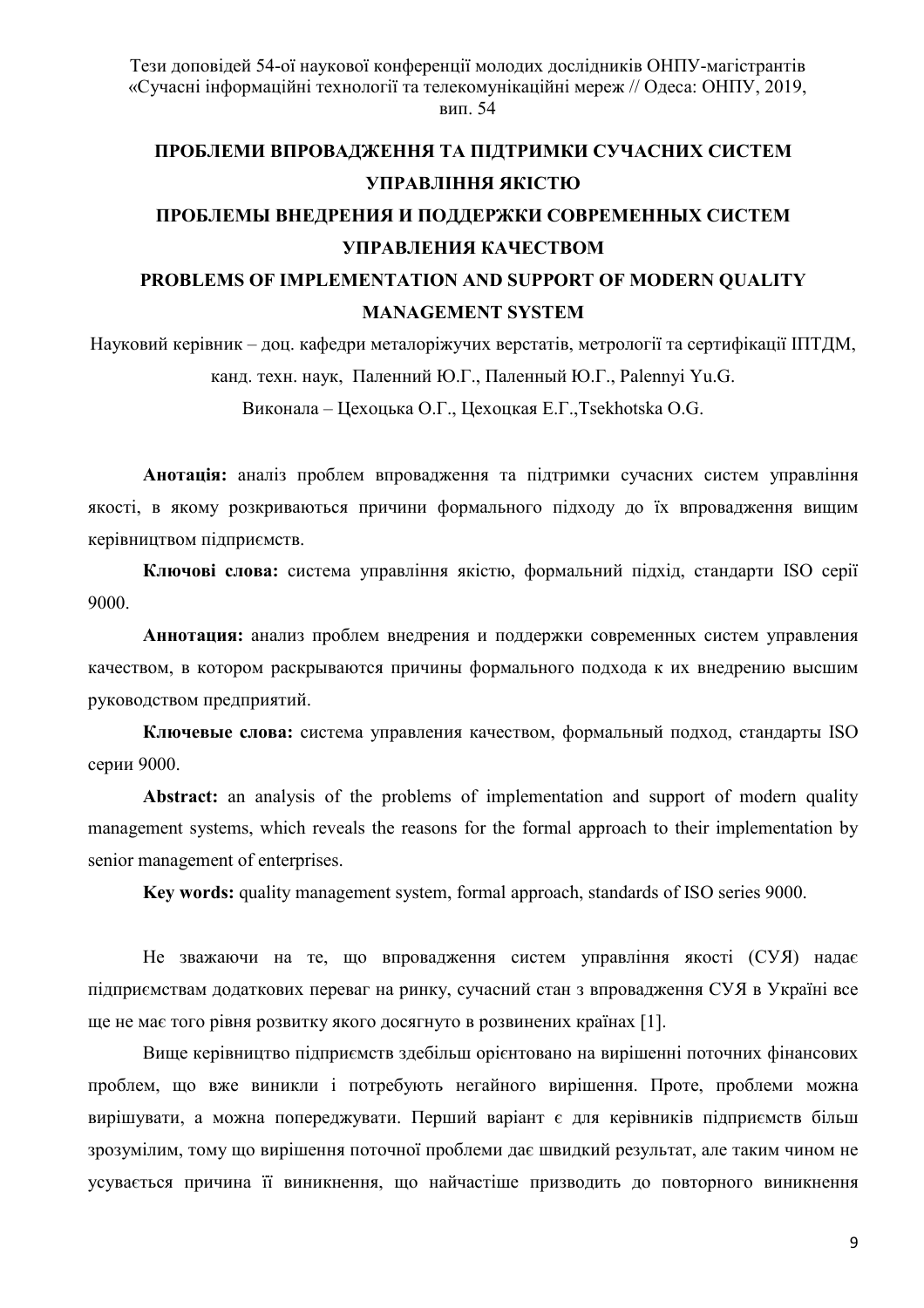проблеми. З іншого боку, впровадження СУЯ, як правило не дає миттєвих результатів, але вирішує найголовнішу проблему з усунення можливості повторення проблеми [2].

Крім того, сучасна СУЯ - це засіб за допомогою якого організація може досягати таких важливих цілей, як:

1) задоволення вимог споживачів;

2) стабільна робота підприємства;

3) можливість знаходити та знижувати ризики для підприємства.

Для досягнення найбільшої результативності та ефективності СУЯ повинна охоплювати усі підрозділи підприємства, працівники повинні мати відповідні знання для роботи та пілтримувати розвиток процесів [3].

Найпоширенішим шляхом побудови СУЯ є впровадження стандартів ISO серії 9000. Це серія міжнародних стандартів, яка може бути впроваджена на будь якому підприємстві, будь якої галузі. Впровадження стандартів ISO серії 9000 дозволяє організаціям ефективно використовувати свої ресурси, мінімізувати можливі ризики, структурувати усі процеси, що приведе до стабільної роботи та підвищить довіру до організації [4].

Однак, як свідчить аналіз сучасного стану впровадження СУЯ в Україні є те, що СУЯ впроваджується формально. Формальний підхід - це підхід за якого СУЯ впроваджується тільки «на папері», працівники реалізують її як окрему частину робочого процесу не пов'язуючи її з діючими виробничими процесами. В такому випадку керівництво підприємства та працівники не розуміють сенсу в оформленні великої кількості документованої інформації  $\lceil 5 \rceil$ .

В ході аналізу літератури, виявлено, що причиною формального підходу є те що підприємству окрім формального отримання сертифікату не потрібна СУЯ та керівництво не бачить перспектив в її впровадженні [6]. Постає питання, чому керівники підприємств не бачать переваг у впровадженні СУЯ. Аналіз показав, що керівники підприємств:

- не бачать перспективу збільшення доходу від впровадження СУЯ;

- при впровадженні СУЯ бачать перш за все тільки витрати на розробку, впровадження та мотивування співробітників;

– отримують сертифікат СУЯ тільки тому, що формальна наявність сертифікату надає конкурентні переваги під час тендерних торгів.

Таким чином керівники підприємств заздалегідь вважають, що будь які дії окрім формального впровадження не тільки приводять до втрат коштів, що вже є ризиком але й стримують розвиток підприємства через велику кількість непотрібної документації.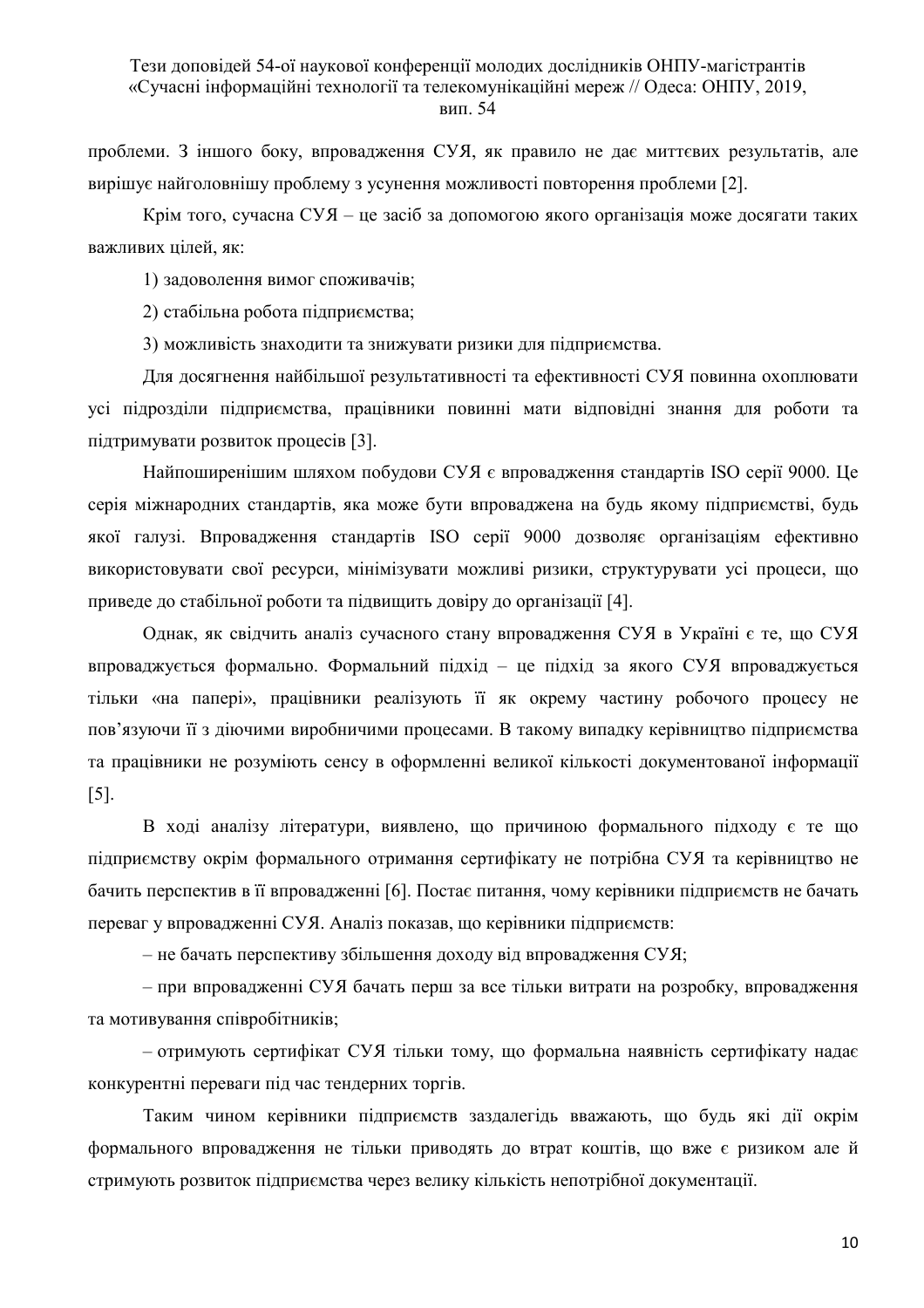підприємстві, позв'язані з Розглядаючи можливі проблеми на формальним впровадженням СУЯ, можна виділити такі:

- ускладнення роботи працівників через велику кількість документованих процедур, що не ведуть до підвищення якості;

- нерозуміння працівниками цілей СУЯ та необхідності роботи за встановленими правилами;

- зіпсована репутація підприємства, через втрату довіри споживачів;

- несправджені фінансові очікування від отримання сертифікату на СУЯ без її впровадження.

Таким чином, формальне впровадження СУЯ, не тільки не поліпшує роботу підприємства, але й приводить до фінансових втрат.

Якщо керівники підприємств бажають отримати сертифікат не формально, то вони повинні проаналізувати перспективи для впровадження СУЯ та отримати консультацію спеціалістів і обговорити це із співробітниками, заручившись їх підтримкою. Керівник повинен отримати інформацію та необхідні знання з впровадження системи якості, адже це дозволить донести важливість СУЯ до працівників. Керівник може мотивувати працівників та показувати можливі шляхи для розвитку підприємства.

Керівники підприємств, з метою заощадження витрат, іноді використовують документи з СУЯ схожого підприємства та впроваджують їх без адаптації до своїх умов. Але без врахування індивідуальних особливостей кожного підприємства такі дії як правило призводять до формального впровадження СУЯ та фінансових втрат.

Важливим є встановлення достатніх та реальних термінів виконання усіх процесів по впровадженню СУЯ. Над швидкий темп розробки документованих процедур може привести до помилок, а в подальшому до збитків для підприємства.

Не формальне впровадження СУЯ пов'язано з розробкою великої кількості документів, додаткової роботи з розробки процедур, однак це допоможе визначити цілі та шлях до розвитку та підвищення якості, знайти та виправити причини виникнення проблем.

Таким чином можна стверджувати, шо ефективність СУЯ залежить від неформального її впровадження. Ефективна робота підприємства - це те, що є мотивацією для керівництва впроваджувати СУЯ не формально. Часто ефективність оцінюють одразу після впровадження та отримують негативні результати не налагодивши всі процеси на підприємстві.

При оцінюванні ефективності впровадження СУЯ враховують тільки фінансові показники, тобто прибуток та витрати від діяльності підприємства. Звичайно ефективність

11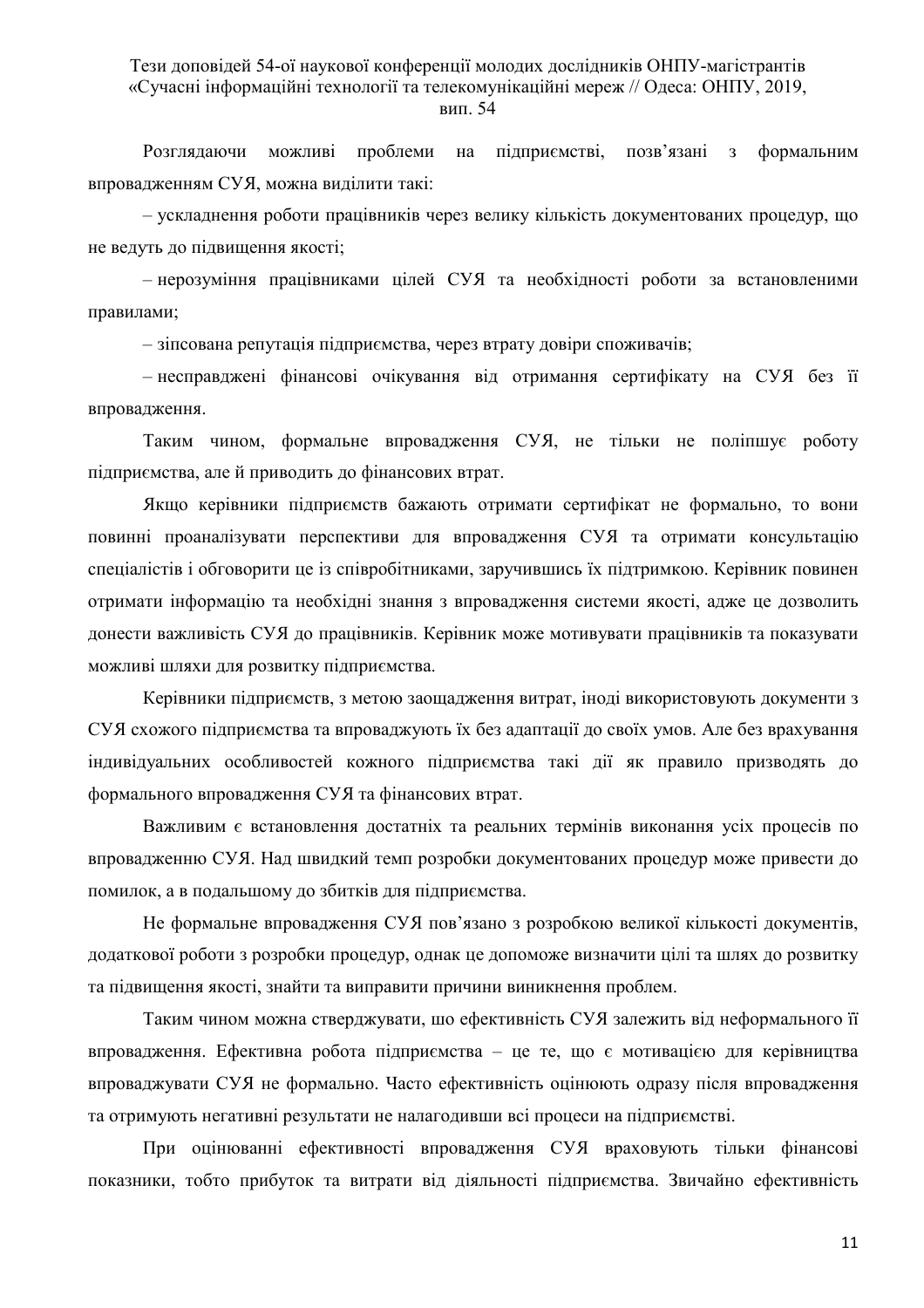розраховується через показник рентабельності. У загальній формі економічна ефективність суспільного виробництва (Еф) визначається як співвідношення "результати - витрати" за формулою [7]:

$$
\mathcal{E}_{\varphi} = \frac{B_{\pi}}{3_{\text{mt}}}
$$

Вп - вартість продукту (результати, сукупний продукт); де:

Змг - матеріально-грошові витрати виробництва.

Економічна ефективність характеризується зниженням витрат на одиницю продукції, що дозволяє збільшити об'єми виробництва та отримувати вищий прибуток. Однак неможливо визначити витрати та доходи підприємства, які були б напряму пов'язані з впровадженням СУЯ через те, що неможливо порівнювати роботу підприємства до впровадження СУЯ та після, тому що за пройдений час (час впровадження СУЯ та оцінки її ефективності) змінилося багато інших факторів, які теж впливають на ефективність, і неможливо їх відокремити одне від одного. Але, якщо врахувати втрати, що можуть виникнути від невідповідної роботи СУЯ, то такі витрати можна віднести до збитків яких підприємство уникнуло завдяки впровадженню СУЯ.

Тобто враховуючи можливі збитки, керуючись ризик-орієнтованим підходом, на який спирається стандарт ISO версії 2015 року, можна зробити певний висновок щодо ефективності СУЯ. Ризик-орієнтований підхід дає можливість провести розрахунок втрат яких уникне підприємство, що допоможе переконати вище керівництво в необхідності неформального впровалження СУЯ.